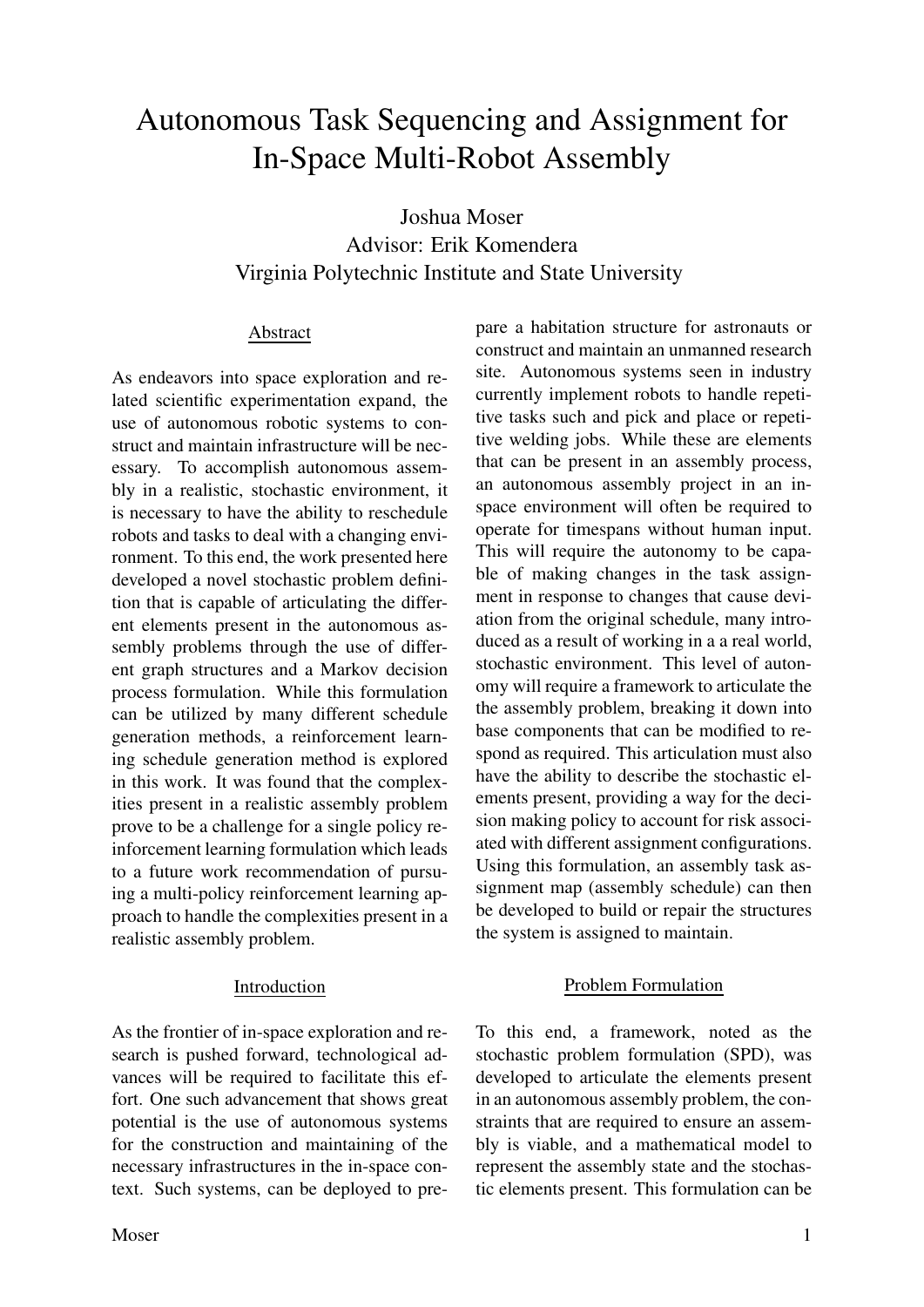broken down three main sections: *Elements*, *Constraints*, and *State Representation*. To facilitate the explanation of this problem formulation, a two piece, two robot, assembly problem, shown in Figure [1,](#page-1-0) will be used. The goal of this assembly will be to move both the block and post pieces into position where they will be welding together.

<span id="page-1-0"></span>

Figure 1: Two robot and two piece assembly project

## Elements

The *Elements* portion of the problem formulation describes the "physical" portion of the assembly problem, namely: the important locations in the assembly (*Points*), the structural elements (*Components*) in the assembly, the connection type information (*Joints*), and the autonomous operators (*Robots*). These four categories are divided into two different sets: *Components*, *Joints*, and *Robots* all affect the state of the assembly and are considered stateful elements while *Points* falls into the category of stateless element. For each element, the characteristics are broken up into the two categories: states and properties. As indicated in the name, the states are those that factor into the overall state of the assembly and the properties remain constant throughout the assembly. This distinction will be important when it comes modeling the state of assembly, described in a few sections.

Points: As stated above, it is the only stateless element in the problem formulating. Denoted by the set

 $W = \{W_1, \ldots, W_i, \ldots W_{|W|}\},$  each point can be thought of as a description of a location in the assembly environment. Since these location designations do not change as the assembly progresses, the Point type is stateless. Each Point usually contains two property features: type and location. Figure [2](#page-1-1) contains the Point formulation for this assembly example.

<span id="page-1-1"></span>

Figure 2: A: Point formulation for the storage location, B: Point formulation for the build location

Components: A component, represented in the set  $C = \{C_1, \ldots, C_i, \ldots C_{|C|}\},\$ is any physical part that is included in the autonomous assembly problem and is not an autonomous operator. It contains all of the elements that will need to be manipulated for the assembly. Each *C<sup>i</sup>* has a set of possible states and properties. For the component type, there are generally three different state features: in position / not in position, broken / not broken, and current location. The in position / not in position state reflects if the component is correctly installed. The broken / not broken state reflects if that component is going to need to be replaced or if it can remain. Finally, the current location state provides state information as the component transitions around the environment. The property features for each component will contain information such as component type, locations, and weight (if applicable). The location property feature can contain points that are important to the component. Two primary examples are start location and goal location. Figure [3](#page-2-0) contains the component formulations at the start of this example assembly project.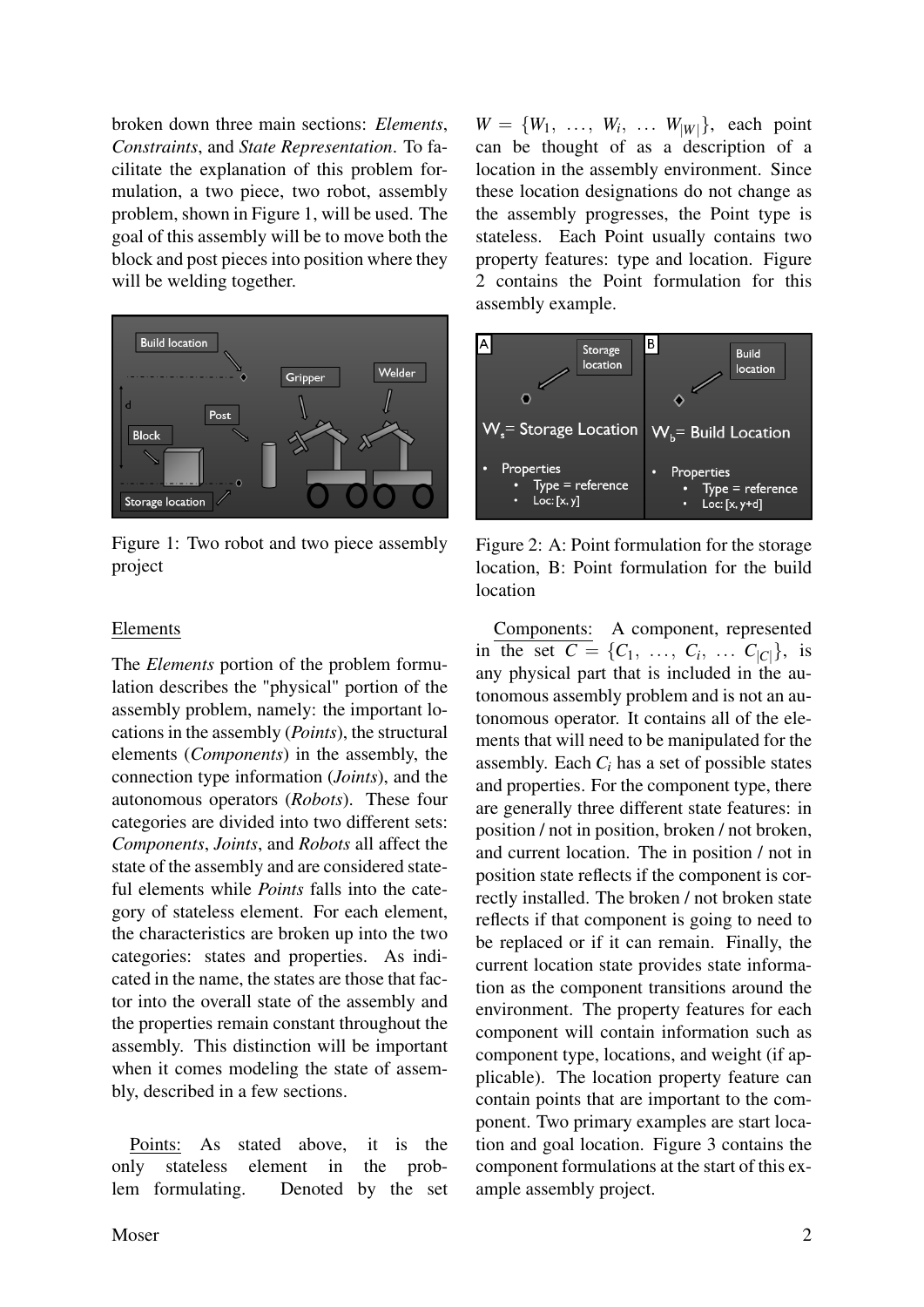<span id="page-2-0"></span>

Figure 3: A: Block component formulation, B: Post component formulation

Joints: A Joint, represented in the set  $K =$  $\{K_1, \ldots, K_i, \ldots K_{|K|}\}\$ , can be thought of as an element of the assembly problem that is not in the form of a physical part or a location. This will take the form of welds, bolt joints, etc. Similar to the component type, this element contains states and properties in its definition. For a joint, joined / not joined and completion percent make up the two most common state features. Joint type, locations, and component list are examples of property features. Figure [4](#page-2-1) contains the formulation of the weld present in this assembly.

<span id="page-2-1"></span>

Figure 4: Joint formulation for the weld

Robots: The Robot element type represents the autonomous operators that will be used to complete the assembly project. A given robot, represented in the set  $R =$  $\{R_1, \ldots, R_i, \ldots R_{|R|}\}$ , can have the following state features: idle / busy, current location, current task, and energy level. Additionally, each robot often has four property features: robot type, locations, workspace, and abilities. The workspace can be thought of as a robot's reach, that is, the area a robot has access to without moving its base. To define the abilities feature, a set of operation types in the project needs to be defined. Based on the types of components and joints in the assembly project and the types of robots in the project, a set of operations will be defined as  $O = \{O_1, \ldots, O_i, \ldots O_{|O|}\}.$  These operations will be discussed in more depth in a following section. For now, each operation type can be thought of as an action a robot has to preform (ex: {*hold*, *weld*, *locomote*}). The abilities property for each robot will have a set of entries for each type of operation representing how long it takes a robot to complete that operation (the processing time). If the problem is stochastic, this will take the form of a distribution. This distribution can be accompanied by distributions representing the time cost of a minor failure (one that delays the completion of the operation) and a chance of major failure (requiring the operation to be restarted). For this example, a normal distribution is used. If the schedule generation method being used requires a single value input for processing time, this can also be modeled as the expected value of the processing time distribution. Figure [5](#page-3-0) shows the two robots, using an expected value representation for the processing times for each operation.

#### **Constraints**

The constraints portion of the formation contains the requirements that describe what a valid assembly sequence must look like. This will include a job shop type formulation to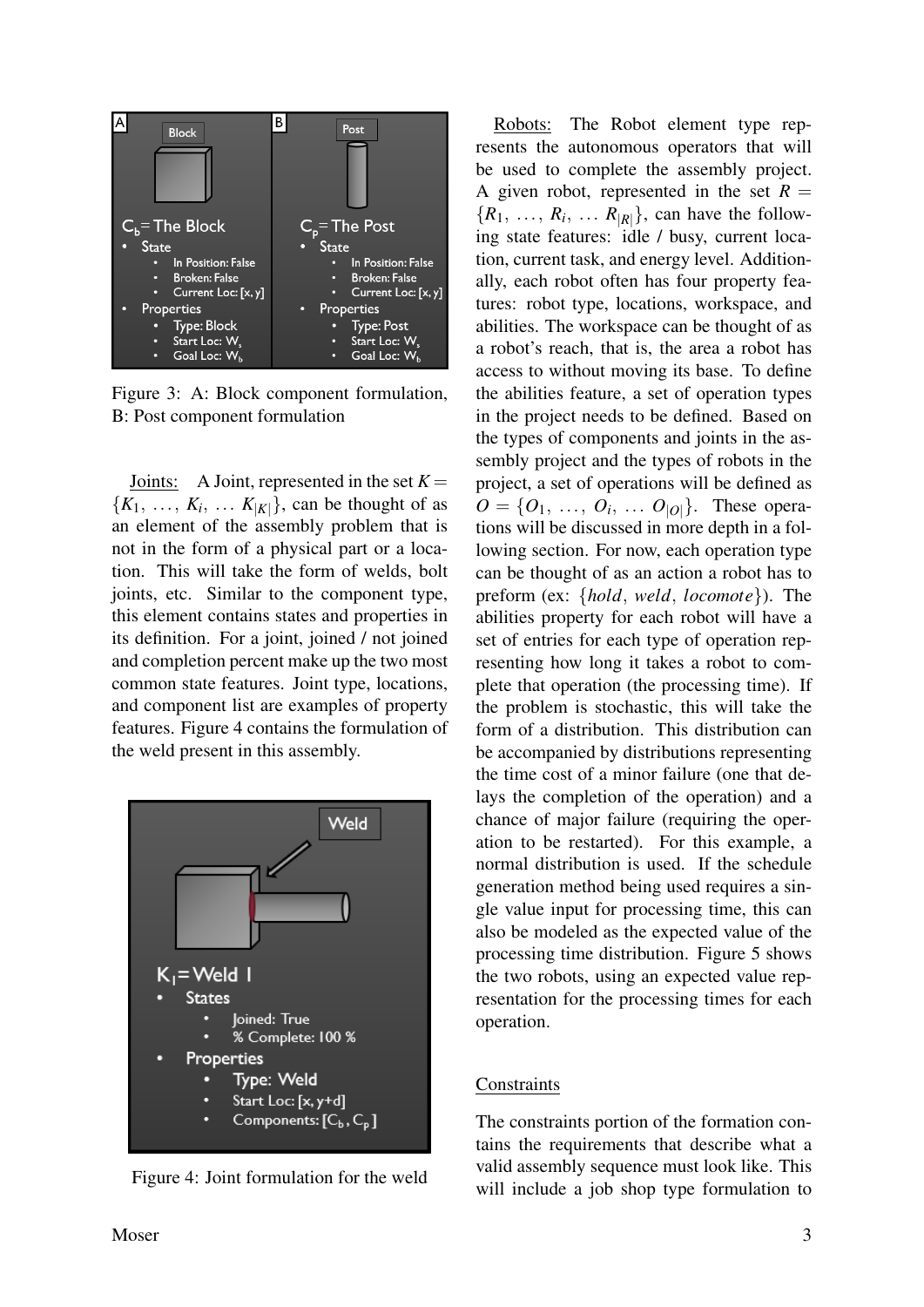<span id="page-3-0"></span>

Figure 5: A: Robot formulation for the gripper robot, B: Robot formulation for the welding robot

discretize the steps into different action that must be taken, precedence constraints to ensure tasks are completed in the required order, continuity constraints and machine validity constraints to ensure that the correct machines are used on tasks, and finally, distance constraints to encapsulate the distance robots will have to travel between tasks.<sup>[1](#page-9-0)</sup>

Job Shop Scheduling Problem Formulation: As mentioned above, a job shop scheduling problem formulation (JSSP) is used to describe the discretized tasks required to complete an assembly project. The jobs are represented by the set  $J = \{J_1, \ldots, J_i, \ldots J_{|J|}\}$ . For this project there are two kinds of jobs: *Move (M)* and *Affix (A)* where *M* represents the task type of moving a component from one point to anther in the environment and *A* represents the task type of connect the block and post together. The complete set of jobs for this assembly project is:  $J = \{M_{Block}, M_{Post}, A_{Post}\}.$ Each job will have a set of operations  $(O_i)$ , which represent the individual robot contributions for a given job (i.e. if there are two operations in a job, two different robots have to work together to complete it). It is possible for there to be more than one way

Moser 4

to complete a job, leading to multiple sets of operations per job. These different sets are referred to as process plans  $(P_i)$ . For this project there is one way to complete the move job and one way to complete the affix job. These are given by the process plans:  $P_M = \{ [Grasp] \} \& P_A = \{ [Grasp, Weld] \}$ respectively.

Precedence: As stated earlier, the precedence constraints ensure that jobs are only completed in viable temporal sequences. To model the precedence constraints, a Directed Acyclic Graph (DAG),  $G_p(V_p, \alpha_p)$ , is used where each vertex,  $V_p$ , represents a job and each arc,  $\alpha_p$ , represents a precedence constraint, thereby encoding the project precedence constraints in the structure of the graph. Figure [6](#page-3-1) contains the precedence DAG to get from the starting configuration (*S*) of this project to the finished configuration (*F*).

<span id="page-3-1"></span>

Figure 6: A: Start and finished component configurations, B: Precedence Directed Acyclic Graph

Continuity: In an assembly project, there may be times when a robot needs to continue in the same operation that it had in a previous job. This constraint is represented by the set *H*, which contains arc and operation type parings. The arcs, from the DAG mentioned previously, describe which jobs these constraints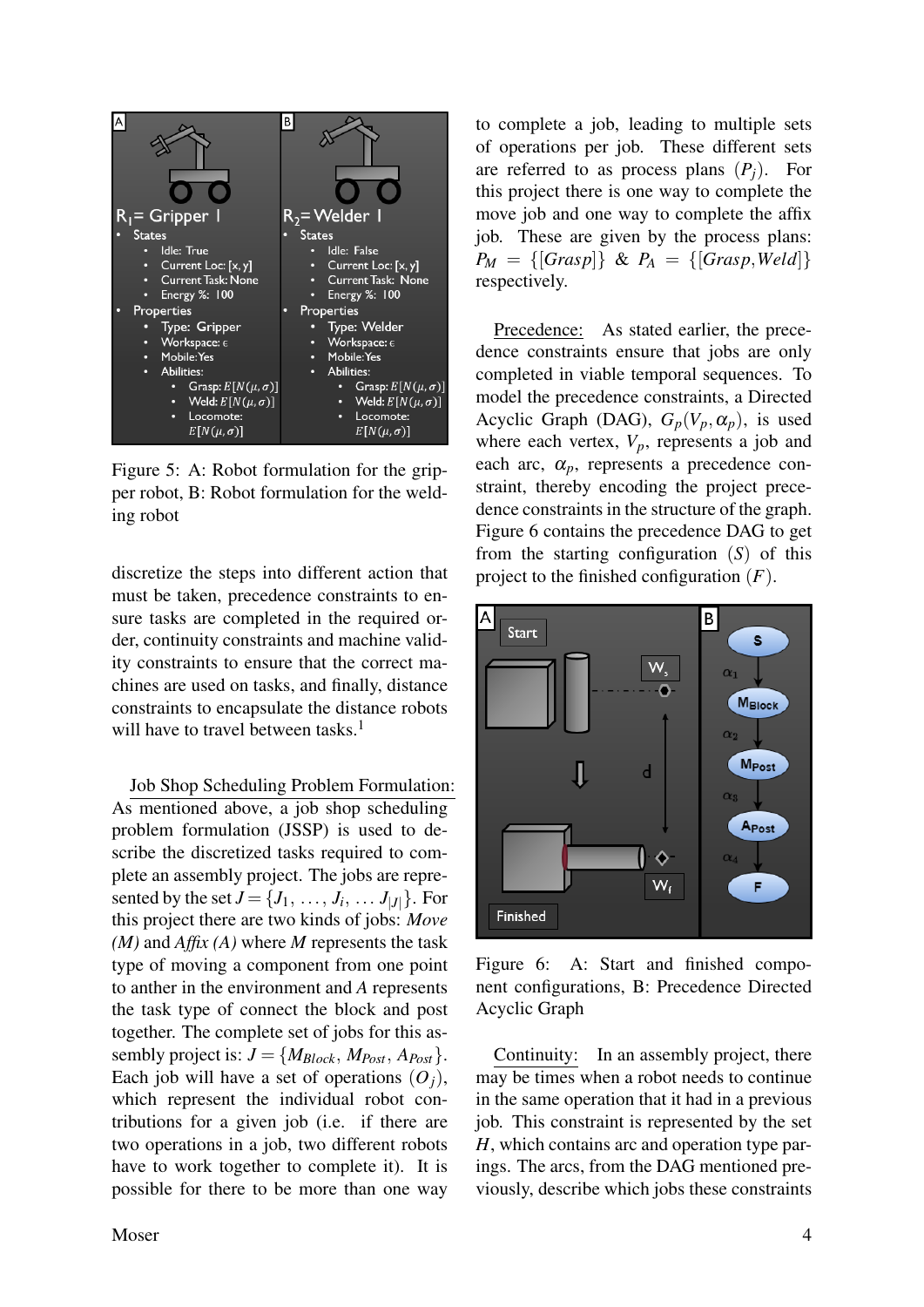apply to. The operation type represents which operations need to have the same robot across the arcs. For this project, a continuity constraint will be defined to require the robot that moves the post into position is also the robot holding the post during the welding (preventing the need for the part to be set down). This is formulated as:  $H = \{(\alpha_3, Grasp)\}.$ 

Valid Robot Selection: In an assembly problem, there are also instances in which a specific robot must be used for a job even if other robots are technically capable of completing it. To formulate this, a set of pairs (*V*) is defined that represents what robots can complete what jobs. For this assembly there is no restriction, making all the robots valid choices for all of the jobs:  $V = \{(J,R)\}.$ 

Distance: Finally, as mentioned above, the distance between jobs must also be modeled to allow a scheduler to include the cost of moving between jobs as it selects robots and job sequences. To model this, a fully connected graph is used,  $G_d(V_d, E_d)$ , where each vertex,  $V_d$ , represents each job. In this graph, each edge  $(E_d)$  contains the values of the distance, in a project's required units, between the jobs it connects. Figure [7](#page-4-0) contains the fully connect graph for this assembly project where the distances are either *d* or 0 depending on if they are at the same located or across the environment space.

<span id="page-4-0"></span>

Figure 7: Fully connected distance graph

The definitions above provide a way to describe the current state of each element in the assembly project and all the constraints required to complete the assembly. The aggregated states of all the stateful elements form the basis for a description of the overall state of the assembly. For the purpose of task assignment, it is necessary to model how the state of an assembly will change for a particular robot to task assignment. In a realistic autonomous assembly problem, there will often be stochastic elements that factor into the state transition of the assembly. To accommodate this, the SPD models the autonomous assembly as a Markov Decision Process (MDP), represented as the tuple  $(S, A, P(s'|s, a), R)$ , containing the state set, action set, transition probability, and transition reward respectively. Each of these will be unpacked below.

State Space: The SPD state space, *S*, is the state set representing all of the possible states a given assembly project can take. Each unique state,  $s \in S$ , is a different state variation of the stateful elements defined earlier. Some of these are easily thought of as discretized instances, such as what job a robot is currently assigned to. Alternatively, some of the elements fall into a continuous domain and will be discritized as an approximation based on the capability of a given scheduler generator utilizing this formulation.

Action Space: The SPD action space, *A*, is the action space representing all of the possible actions in the assembly problem. These actions take the form of assigning different robots to different tasks where the set is an accumulation of the different unique assignment possibilities  $(a \in A)$ .

Transition Probability: The transition probabilities,  $P(s'|s,a)$ , can be thought of as a measurement of how likely a certain state transition is given an action assignment.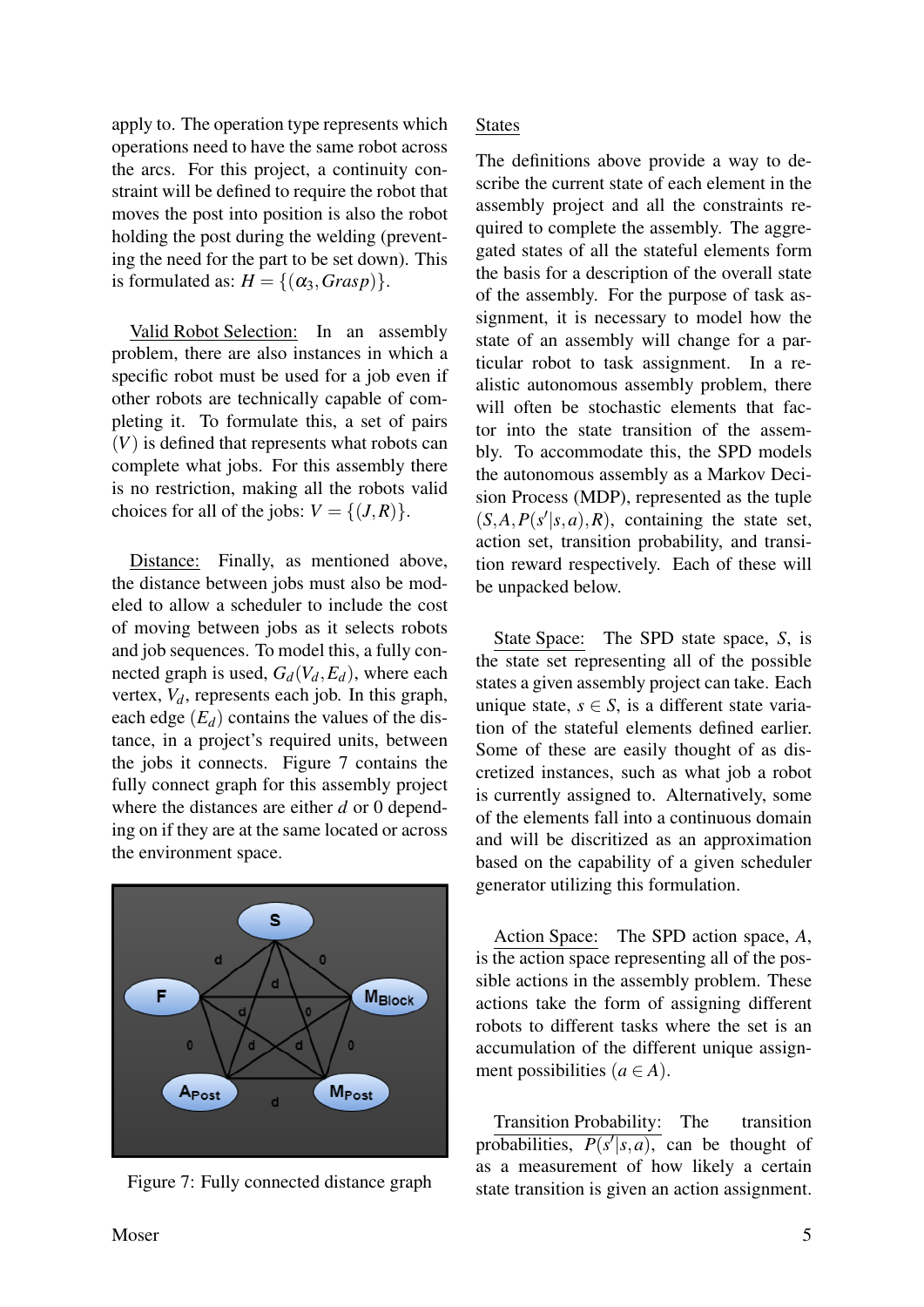<span id="page-5-0"></span>

Figure 8: Transition probability example

These transition probabilities are a key feature of this problem formulation as they encapsulate much of the stochastic nature present in the assembly problems. The probability of transition from the current state,  $s$ , to the new state,  $s'$ , is dependent on the probability of success from a chosen action, *a*. These probabilities can come from the processes times and chances of failure defined in the robot abilities as well as stochastic elements present in the environment.

Figure [8](#page-5-0) and Table [1](#page-5-1) provide an example of how this probability function is generated through the use of a two job example. The jobs are  $J = \{J_1, J_2\}$  where  $J_1 = M_{Block}$  and  $J_2 = M_{Post}$ . Each job has the two possible states, completed,  $\checkmark$ , and not completed,  $\checkmark$ . This leads to four possible assembly states, shown in Table [1.](#page-5-1) In this example,  $s_1$  represents a state where  $J_1$  is complete and  $J_2$  is not complete  $(J_1^{\prime})$  $J_1^{\prime}, J_2^{\prime}$  $2^{(\lambda)}$ ) i.e. the block is in position but the post is not. By the same logic, the other three states represent the other three possible combinations. The equations in [1](#page-5-2) show the probability formulations for each of the possible transition probabilities. Through probability laws these probabilities are equivalent to those shown by the equations in [2.](#page-5-3)

<span id="page-5-1"></span>Table 1: Example MPD with State Transitions

| <b>State</b>   | <b>Job</b> instances |
|----------------|----------------------|
| S <sub>1</sub> |                      |
| S2             |                      |
| S3             |                      |
| S4             |                      |

<span id="page-5-2"></span>
$$
P_{\alpha}(\cdot) = P(s' = s_1 | s = s_1, a = a) = P(J'_1, J''_2 | a)
$$
  
\n
$$
P_{\beta}(\cdot) = P(s' = s_2 | s = s_1, a = a) = P(J'_1, J'_2 | a)
$$
  
\n
$$
P_{\gamma}(\cdot) = P(s' = s_3 | s = s_1, a = a) = P(J''_1, J''_2 | a)
$$
  
\n
$$
P_{\delta}(\cdot) = P(s' = s_4 | s = s_1, a = a) = P(J''_1, J''_2 | a)
$$
\n(1)

<span id="page-5-3"></span>
$$
P_{\alpha}(\cdot) = P(J_1', J_2^{\mathbf{X}} | a) = P(J_1' | J_2^{\mathbf{X}}, a) P(J_2^{\mathbf{X}} | a)
$$
  
\n
$$
P_{\beta}(\cdot) = P(J_1', J_2^{\mathbf{X}} | a) = P(J_1' | J_2', a) P(J_2' | a)
$$
  
\n
$$
P_{\gamma}(\cdot) = P(J_1', J_2' | a) = P(J_1^{\mathbf{X}} | J_2', a) P(J_2' | a)
$$
  
\n
$$
P_{\delta}(\cdot) = P(J_1', J_2^{\mathbf{X}} | a) = P(J_1' | J_2^{\mathbf{X}}, a) P(J_2^{\mathbf{X}} | a)
$$
  
\n(2)

This formulation allows for scenarios such as *failures*, *restarts*, and *backtracking*. It also allows for impossible paths to be blocked by asserting zero probability for these transitions. For this example, the assertion can be made that there is no real state where  $J_2$  is successful when  $J_1$  is not (the post can not be in the correct position if the block is not already there if the correct position of the post includes a reference from the block). Modeling this would require that  $P(J_1^{\mathbf{X}})$  $J_1^{\prime}$   $J_2^{\prime}$  $a'_{2}$ ,  $a) = 0$ . Using this method of modeling, more complicated interactions from uncertainties can be accounted for. In this general form, *job insertions* are not an issue since they would simply add a set of nodes into the MDP. Unknown states would also not be a concern since this type of formulation describes every possible state. This is an important element when it comes to replanning because it means that the required transitions for replanning are *already embedded* in this MDP description. It should be acknowledged here that while this is possible in the theoretical case, in practice, extremely large state spaces are not practical for many schedule generator methods to handle. Therefore, some schedule generation formulations will use a reduced set of states in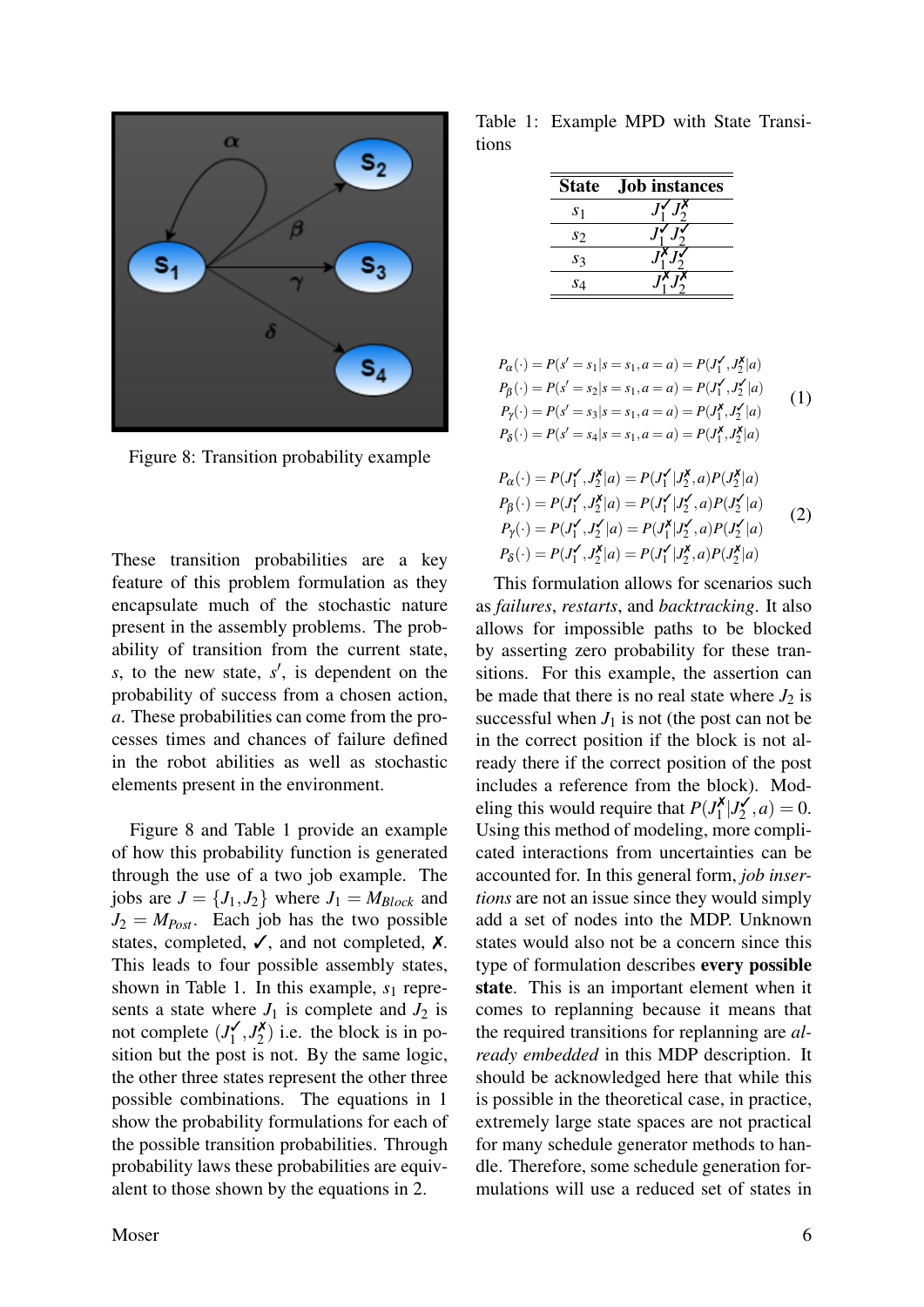the MDP model to approximate the entire assembly.

Transition Reward: The final element of the MDP formulation is the state transition reward,  $R_a(s', s)$ . This represents how good it is for the state transition  $(s', s)$  to occur with respect to completing the assembly. This might include rewarding specific job completions, the completion of the overall assembly, or focusing on elements like penalizing the entering of broken states (states where something in the assembly is broken). The general formulation does not constrain how this reward is generated, leaving a framework in place to be utilized by the different schedule generation methods. Some examples of the reward might be a time cost, or some penalty value utilized in a schedule generator's solver.

#### Reinforcement Learning

The SPD formulation is independent of any one scheduling method. It provides the foundation for articulating the elements present in an assembly problem. As such, a wide range of schedule generation approaches can utilize it, pulling as much or as little of the information as they are capable of modeling (for example, a deterministic schedule generation method may not be capable of utilizing all of the stochastic information but it will still pull from the constraint and job shop formulation portions). In this work, a reinforcement learning (RL) formulation which is inherently seeking to find an optimal control policy for an MDP formulation, will be explored as a schedule generation method. In reinforcement learning, the goal is to learn a policy,  $\pi(s)$ , that will predict the optimal action to take for a given state by evaluating how good the next state is as a result of the action. This "goodness" is measured by predicting the future reward to give a state value when a certain policy is followed. This value function for a given policy can be thought of as:

$$
v_{\pi}(s) = \mathbb{E}_{\pi} [G_t | S_t = s]
$$
 (3)



<span id="page-6-0"></span>

Figure 9: Reinforcement learning project anatomy

where  $s$  is the state and the future reward,  $G_t$ , is given by:

$$
G_t = \sum_{k=0}^{\infty} \gamma^k R_{t+k+1} \tag{4}
$$

where a discount factor,  $\gamma \in [0,1]$  is used to prioritize rewards, *R<sup>t</sup>* , closer to time *t*. [2](#page-9-1)

#### Formulations

The specific RL methods utilized in the experiments performed for this work were  $A2C<sup>3</sup>$  $A2C<sup>3</sup>$  $A2C<sup>3</sup>$  DDPG<sub>[4](#page-9-3)</sub><sup>4</sup> SAC<sub>1</sub><sup>[5](#page-9-4)</sup> TD3<sub>1</sub><sup>[6](#page-9-5)</sup> and PPO<sub>1</sub><sup>[7](#page-9-6)</sup> These are all policy gradient methods, that is, they seek to directly optimize the policy. Using these methods, the experiments below sought to expand the very preliminary work done in this author's previous work<sup>[8](#page-9-7)</sup> by expanding the state space from only evaluating processing times to including additional complicating elements from the SPD such as distance.

The environment consisted of three types of robots: Manipulator, Jigging Robot, and Walker, along with three different types of tasks: Manipulation, Alignment, and Locomotion. The assembly space to be navigated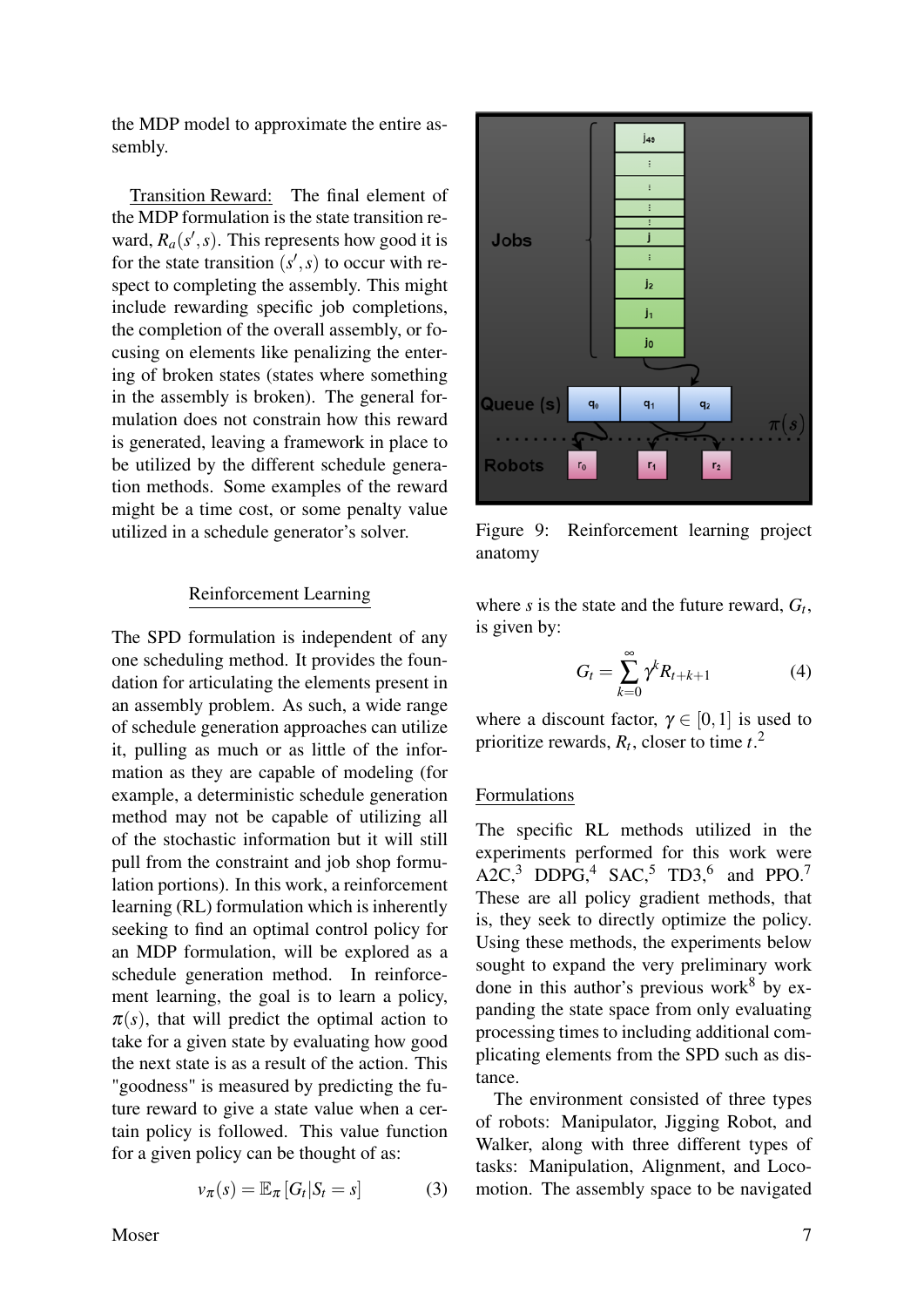<span id="page-7-0"></span>Table 2: The processing times for each robot type and task type pair given in environment time step units.

| <b>Robot Description</b> | <b>Manipulation Alignment Locomotion</b> |  |
|--------------------------|------------------------------------------|--|
| Manipulator              |                                          |  |
| Jigging Robot            |                                          |  |
| Walker                   |                                          |  |

was thought of as a  $20 \times 20$  grid. For training, a 50 job queue was populated with a random number of the three types of jobs at random locations in the space. The scheduler (policy) was only able to see 3 jobs at a time in a visible queue and was tasked with assigning each job to one of the three types of robots. It was also allowed to wait on assigning a job to a robot, giving it the ability to wait for a better robot if needed. Figure [9](#page-6-0) gives a visual representation of this setup. The processing times for each of the robot and operation type pairs is shown in Table [2.](#page-7-0) Multiple state space configurations and reward functions were tested to provide the RL with the correct information to learn how to optimally assign in this expanded state space. These variations included:

- When the scheduler queried the policy (at every time step or only when a robot was free)
- If the state space included direct information about how long robots were working
- If the reward function credited an assignment when it took place or after the jobs were completed

The great majority of these formulations did not successfully converge to a learned policy which will be discussed in the next section. This work will discuss the results from a base configuration<sup>[8](#page-9-7)</sup> and an expanded configuration that performed the best. Both of these configurations had a state space vector consisting of what jobs the robots were working on, what jobs were in the queue, how long those jobs had been in the queue, and, when applicable, the distance between those jobs. For both of the configurations, the policy was queried every time step. The base formulation reward function for each time step *t* was:

$$
R_t = -\sum_{i_t} (t - t_{0i}) \tag{5}
$$

where *i* was a given job that completed at *t* and  $t_{0i}$  was the time that job  $i$  entered the visible queue. This reward function sought to teach the policy to move jobs through the queue as quickly as possible. The shorter amount of time the job was in the queue and the faster it was completed the better (less negative) the reward would be. The best performing reward function, the expanded formulation, was:

<span id="page-7-1"></span>
$$
R_t = \sum_{j_t} (t_{jw} - t_{jp}) - \sum_{i_t} (t - t_{0i}) \tag{6}
$$

where *j* was a job being assigned at time *t* and *i* was a job in the visible queue at time *t*. For this formulation, the job was taken out of the queue as soon as it was assigned to a robot. The idea of this reward function was to give an immediate positive reward when an assignment was made by subtracting the longest (worst case) a robot could take to complete the job  $t_{iw}$  by the actual projected completion for the job  $t_{ip}$  based on the robot assigned. This immediate feedback was balanced by if the job it chose had been in the queue long by taking the difference of the current time and how long each job in the queue had been there  $t_{0i}$ . After training, the policies were testing on 100 different 50 job projects. Their performance on these test projects were compared against a random assignment policy and a greedy assignment policy. The greedy policy would assign the best robot to the job at a given time step without any consideration of future jobs. The training and testing results will be discussed in the next sections.

## Results & Discussion

To evaluate training, there are two graphs that are important. The reward value vs time, which shows the return of the reward value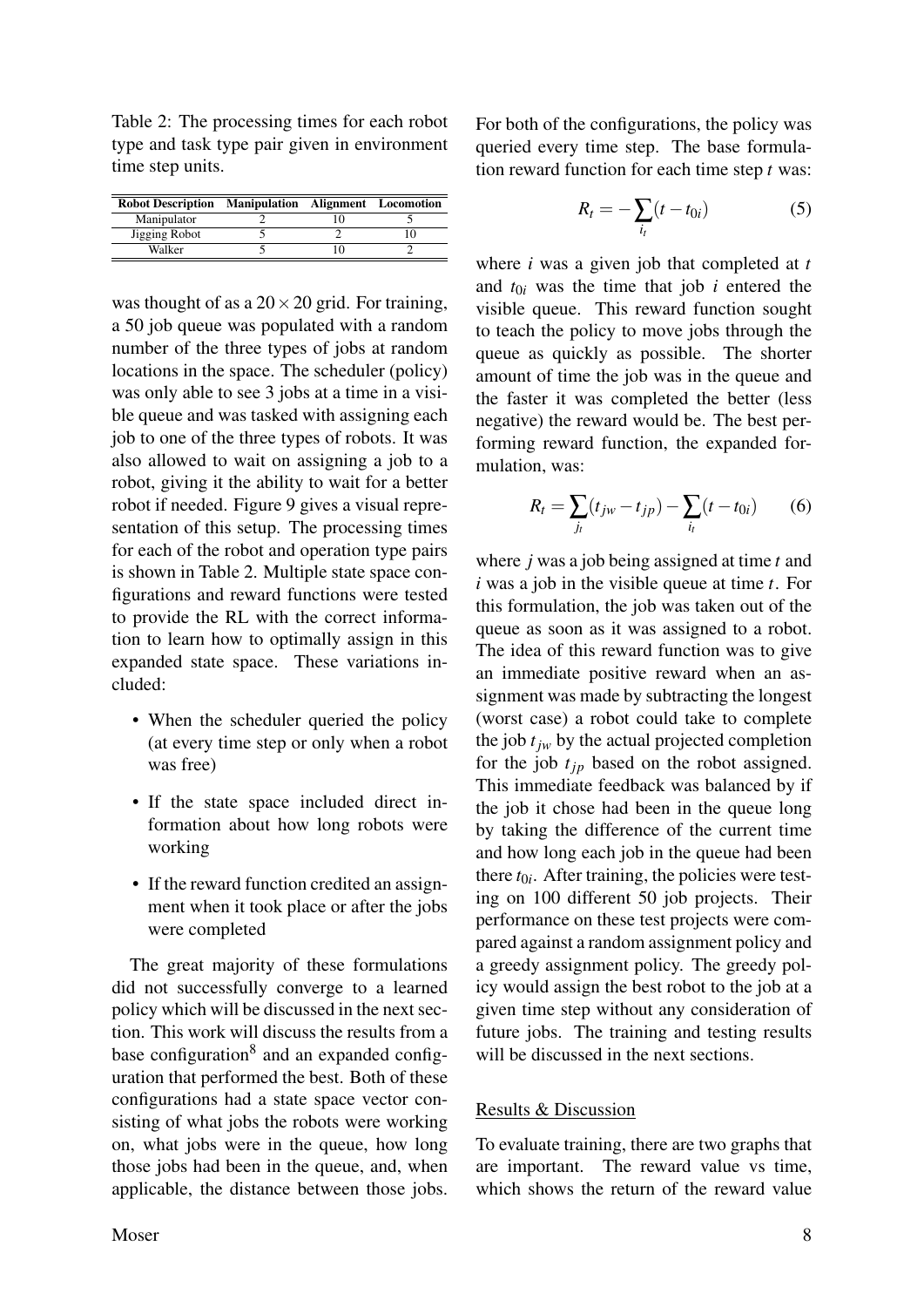<span id="page-8-0"></span>

Figure 10: A: Training reward and makespan graphs for base formulation, B: Training reward and makespan graphs for the expanded formulation, C: Training reward and makespan graphs for the expanded formulation with distances

at each time step, and the makespan (how long it takes to complete the training project) vs time. If a model successfully converged to a learned state, the reward values should trend at a slope before leveling out. If the training successfully learned to minimize the makespan and thereby learn to assign the robots in a way that improved the project completion time, the makespan should have a downward trend before converging. Shown in Figure [10,](#page-8-0) the base formulation was not able to learn even the simple environment containing only processing times considerations. The expanded reward formulation was able to learn for the simple environment but only with the PPO formulation. However, once the distances were added to increase the complexity, even the PPO formulation was no longer able to converge to a useful policy. This is illustrated in Figure [11](#page-8-1) where each of the expanded formulation models is compared against a greedy and random assignment policy. As shown, most of the other RL policies performed worse then guessing randomly. For some of these models, it appears from the makespan graphs that they start to learn the correct way to assign but then they to diverge. This points to a need for more work to be done in developing a better reward function. In the expanded form, the two parts in equation [6](#page-7-1) balancing local impact vs future impact can become unbalanced depending on the size of the time differences. In the next section, options for mitigating this and ways for handling the increasing complexity of the state information will be discussed.

<span id="page-8-1"></span>

Figure 11: Average makespan from 100 test projects using the expanded formulation